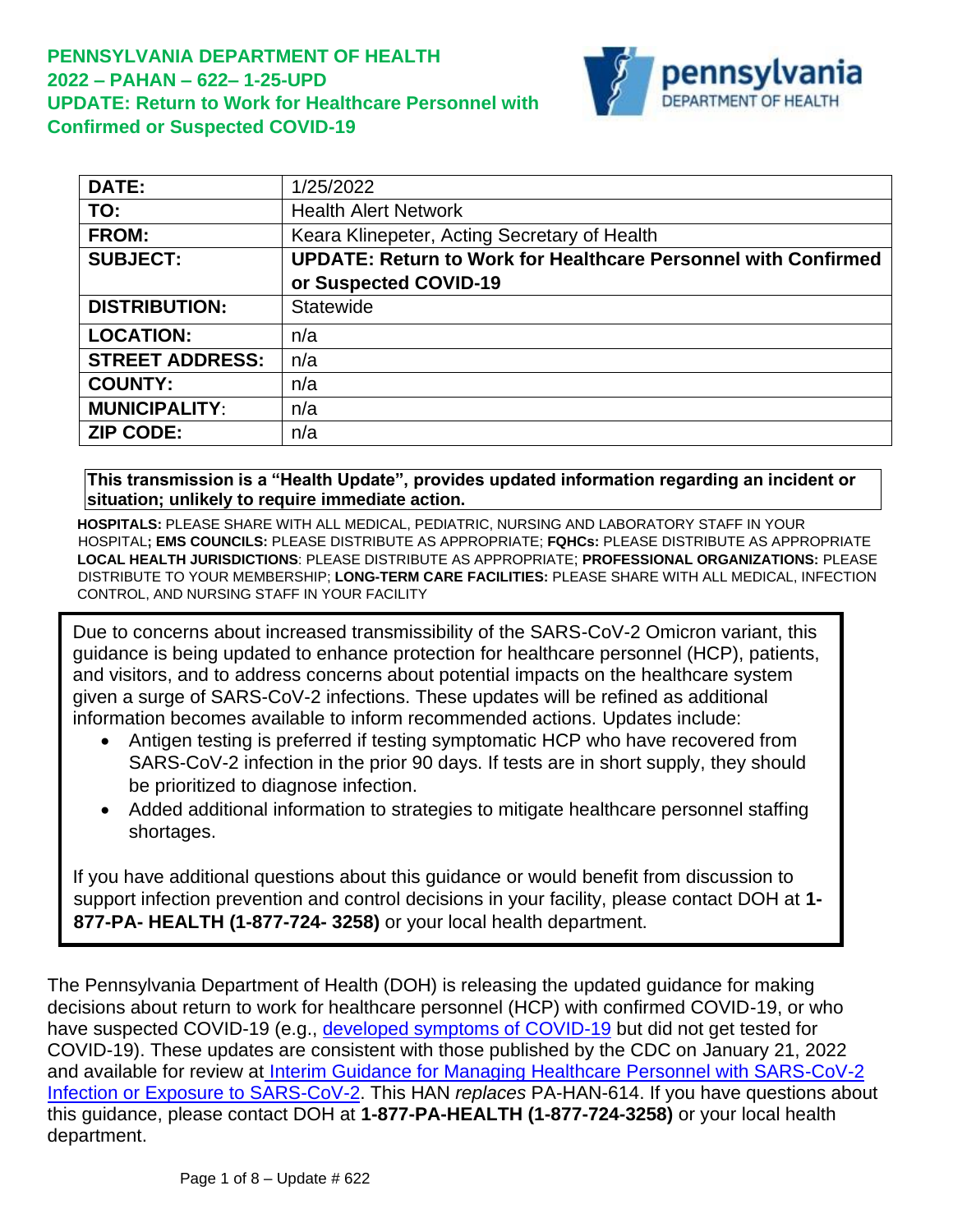# **Evaluating Healthcare Personnel with Symptoms of SARS-CoV-2 Infection**

HCP with even mild symptoms of COVID-19 should be prioritized for viral testing with approved nucleic acid or antigen detection assays regardless of vaccination status; ensure that SARS-CoV-2 testing is performed with a test that is [capable of detecting](https://www.fda.gov/medical-devices/coronavirus-covid-19-and-medical-devices/sars-cov-2-viral-mutations-impact-covid-19-tests?utm_medium=email&utm_source=govdelivery) SARS-CoV-2 even with currently circulating variants in the United States. When a clinician decides that testing a person for SARS-CoV-2 is indicated, negative results from at least one FDA Emergency Use Authorized [COVID-19](https://www.cdc.gov/coronavirus/2019-ncov/hcp/testing-overview.html)  [viral test](https://www.cdc.gov/coronavirus/2019-ncov/hcp/testing-overview.html) indicates that the person most likely does not have an active SARS-CoV-2 infection at the time the sample was collected. A second test for SARS-CoV-2 RNA may be performed at the discretion of the evaluating clinician, particularly when a higher level of clinical suspicion for SARS-CoV-2 infection exists.

For HCP who were suspected of having COVID-19 but following evaluation another diagnosis is suspected or confirmed, return to work decisions should be based on their other suspected or confirmed diagnoses.

# **RETURN TO WORK CRITERIA FOR HCP WITH SARS-CoV-2 INFECTION**

The following are criteria to determine when HCP with SARS-CoV-2 infection could return to work regardless of vaccination status (boosted, vaccinated, or unvaccinated). After returning to work, HCP should self-monitor for symptoms and seek re-evaluation from occupational health if symptoms recur or worsen.

Either an antigen test or nucleic acid amplification test (NAAT) can be used. Some people may be beyond the period of expected infectiousness but remain NAAT positive for an extended period. Antigen tests typically have a more rapid turnaround time but are often less sensitive than NAAT. Antigen testing is preferred if testing symptomatic HCP who have recovered from SARS-CoV-2 infection in the prior 90 days. If tests are in short supply, testing should be prioritized to diagnose infection.

*HCP with [mild to moderate illness](#page-6-0) who are not moderately to [severely immunocompromised](#page-6-1)*:

- HCP can return to work if at least 7 days have passed since symptoms first appeared AND a negative antigen or NAAT is obtained within 48 hours prior to returning to work OR 10 days have passed if testing is not performed or the HCP tests positive at day 5-7, **and;**
- At least 24 hours have passed *since last* fever without the use of fever-reducing medications **and;**
- [Symptoms \(](https://www.cdc.gov/coronavirus/2019-ncov/symptoms-testing/symptoms.html)e.g., cough, shortness of breath) have improved.

#### *HCP who were asymptomatic throughout their infection and are not [moderately](#page-6-1) to severely [immunocompromised:](#page-6-1)*

• HCP can return to work if at least 7 days have passed since the date of their first positive viral test AND a negative antigen or NAAT is obtained within 48 hours prior to returning to work OR 10 days have passed if testing is not performed or the HCP tests positive at day 5-7.

*HCP with [severe to critical illness](#page-6-0) and are not [moderately to severely immunocompromised:](#page-6-1)*

- At least 10 days and up to 20 days have passed *since symptoms first appeared* **and;**
- At least 24 hours have passed *since last* fever without the use of fever-reducing medications **and;**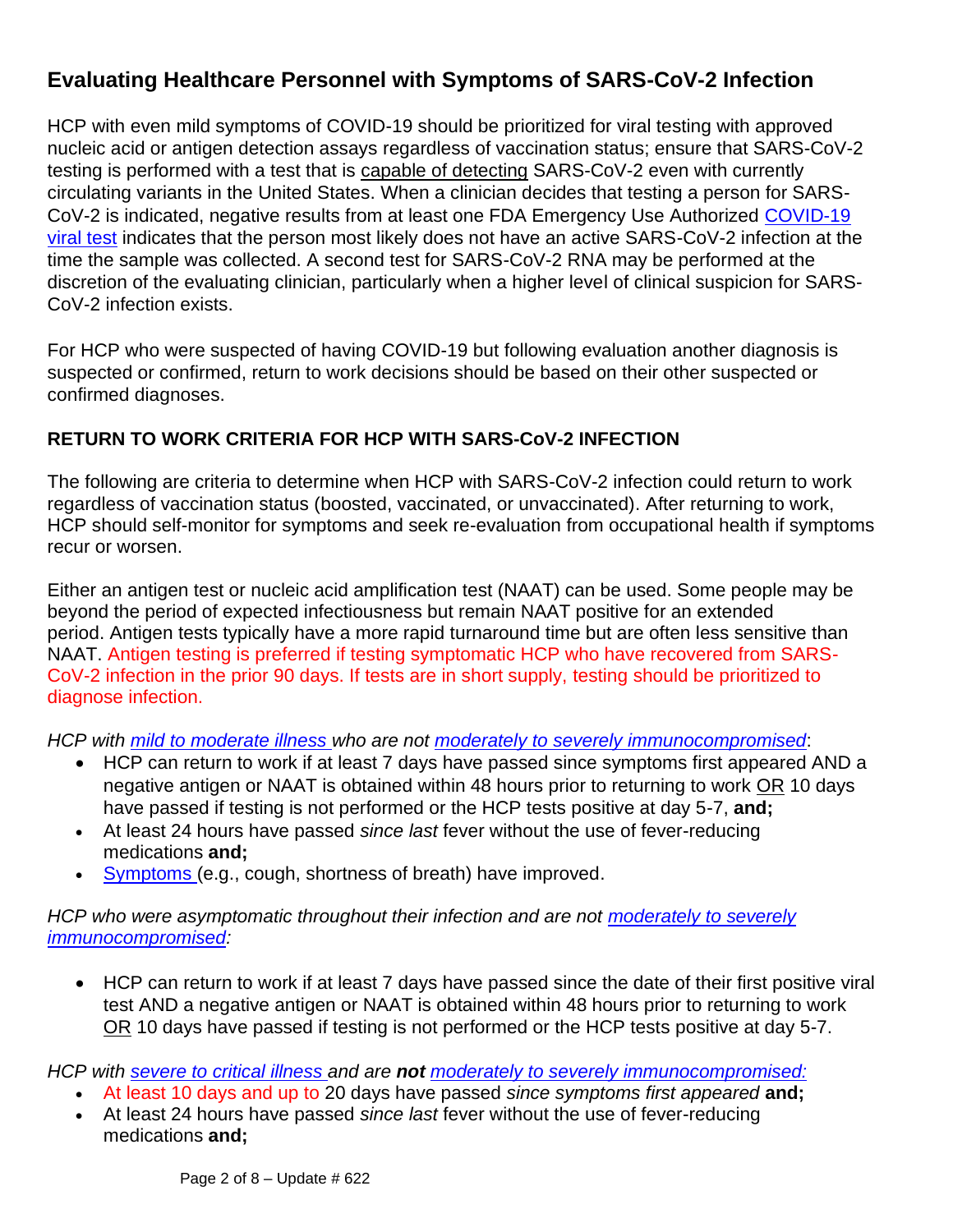- [Symptoms](https://www.cdc.gov/coronavirus/2019-ncov/symptoms-testing/symptoms.html) (e.g., cough, shortness of breath) have improved.
- For HCP with severe to critical illness, the test-based strategy as described for moderately to severely immunocompromised HCP below can be used to inform the duration of isolation.

The exact criteria that determine which HCP will shed replication-competent virus for longer periods are not known. Disease severity factors and the presence of immunocompromising conditions should be considered when determining the appropriate duration for specific HCP. For a summary of the literature, refer to [Ending Isolation and Precautions for People with COVID-19: Interim Guidance.](https://www.cdc.gov/coronavirus/2019-ncov/hcp/duration-isolation.html)

HCP who are *[moderately to severely immunocompromised](#page-6-1)* may produce replication-competent virus beyond 20 days after symptom onset or, for those who were asymptomatic throughout their infection, the date of their first positive viral test.

- Use of a test-based strategy and consultation with an infectious disease specialist or other expert and an occupational health specialist is recommended to determine when these HCP may return to work.
- Criteria for the test-based strategy are:
	- *HCP who are symptomatic:*
		- Resolution of fever without the use of fever-reducing medications, **and;**
		- Improvement in symptoms (e.g., cough, shortness of breath), and;
		- Results are negative from at least two consecutive respiratory specimens collected ≥24 hours apart (total of two negative specimens) tested using an antigen test or NAAT.
		- *HCP who are not symptomatic:* 
			- Results are negative from at least two consecutive respiratory specimens collected ≥24 hours apart (total of two negative specimens) tested using an antigen test or NAAT.

# **RETURN TO WORK PRACTICES**

After returning to work, HCP should:

- Wear a facemask for source control at all times while in the healthcare facility until all symptoms are completely resolved or at baseline. After this period, these HCP should revert to their facility policy regarding universal source control during the pandemic.
	- A facemask for source control does not replace the need to wear an N95 or equivalent or higher-level respirator (or other recommended PPE) when indicated, including when caring for patients with suspected or confirmed SARS-CoV-2 infection.
	- Self-monitor for symptoms and seek re-evaluation from occupational health if respiratory symptoms recur or worsen.
	- Ensure that recovered HCP wear all indicated PPE according to facility policy. The immunity of recovered persons to COVID-19 infection is not known, and a lack of proper PPE could expose HCP to other communicable diseases.

# **STRATEGIES TO MITIGATE HEALTHCARE PERSONNEL STAFFING SHORTAGES**

Maintaining appropriate staffing in healthcare facilities is essential to providing a safe work environment for HCP and safe patient care. As the COVID-19 pandemic progresses, staffing shortages might occur due to HCP exposures, illness, and need to care for family members at home. Healthcare facilities must be prepared for potential staffing shortages and have plans and processes in place to mitigate them, including considerations for permitting HCP to return to work without meeting all return-to-work criteria above.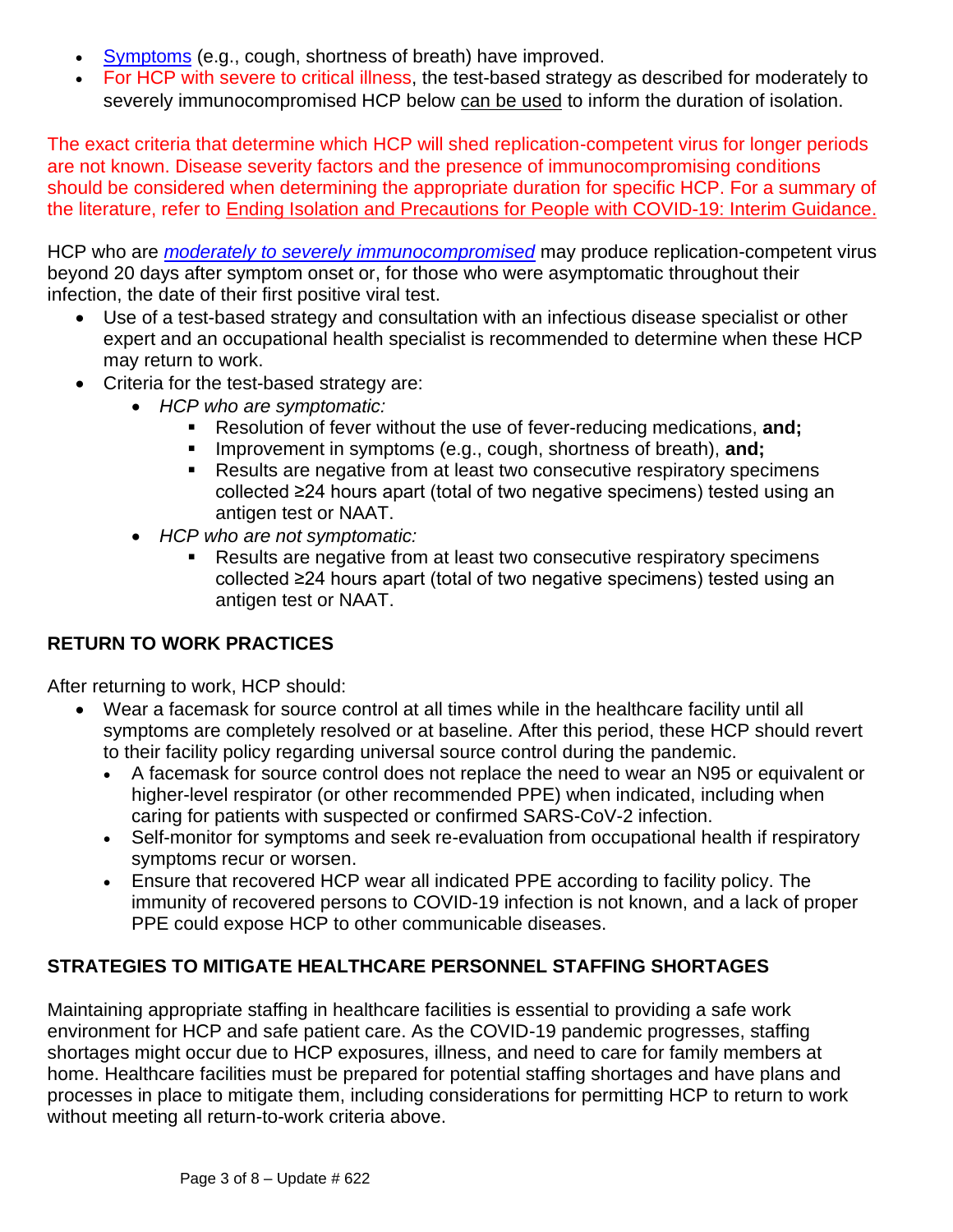If there are no longer enough staff to provide safe patient care, and other contingency capacity strategies have been exhausted (see [CDC strategies\)](https://www.cdc.gov/coronavirus/2019-ncov/hcp/mitigating-staff-shortages.html), healthcare facilities and employers may need to implement crisis capacity strategies to continue to provide patient care. The decision to follow contingency or crisis standards belongs to the healthcare facility, but these decisions and actions must be detailed in and consistent with their emergency preparedness plan.

Mitigation strategies offer a continuum of options for addressing staffing shortages. Contingency capacity strategies, followed by crisis capacity strategies, augment conventional strategies and are meant to be considered and implemented sequentially (i.e., implementing contingency strategies before crisis strategies). Under **contingency** and **crisis capacity strategies**, HCP who are well enough to work are permitted to return to work before meeting above criteria. See Table 1 for a summary of the strategies. Such HCP should be restricted from contact with severely immunocompromised patients (e.g., transplant, hematology-oncology).

Allowing HCP with SARS-CoV-2 infection or higher-risk exposures to return to work before meeting the conventional criteria could result in healthcare-associated SARS-CoV-2 transmission. Healthcare facilities (in collaboration with risk management) should inform patients and HCP when the facility is utilizing these strategies, specify the changes in practice that should be expected, and describe the actions that will be taken to protect patients and HCP from exposure to SARS-CoV-2 if HCP with suspected or confirmed SARS-CoV-2 infection are requested to work to fulfill staffing needs.

#### **At baseline, healthcare facilities must:**

- Ensure any COVID-19 vaccine requirements for HCP are followed, and where none are applicable, encourage HCP to remain [up to date](https://www.cdc.gov/coronavirus/2019-ncov/vaccines/stay-up-to-date.html?CDC_AA_refVal=https%3A%2F%2Fwww.cdc.gov%2Fcoronavirus%2F2019-ncov%2Fvaccines%2Ffully-vaccinated.html) with all recommended COVID-19 vaccine doses.
- Understand their normal staffing needs and the minimum number of staff needed to provide a safe work environment and safe patient care under normal circumstances.
- Understand the local epidemiology of COVID-19-related indicators (e.g., community transmission levels).
- Communicate with local healthcare coalitions and federal, state, and local public health partners (e.g., public health emergency preparedness and response staff) to identify additional HCP (e.g., hiring additional HCP, recruiting retired HCP, using students or volunteers), when needed.

If shortages continue despite other mitigation strategies, as a last resort consider allowing HCP to work even if they have suspected or confirmed SARS-CoV-2 infection, if they are well enough and willing to work, even if they have not met all conventional return-to-work criteria.

Considerations for determining which HCP should be prioritized for this option include:

- The type of HCP shortages that need to be addressed.
- Where individual HCP are in the course of their illness (e.g., viral shedding is likely to be higher earlier in the course of illness).
- The types of symptoms they are experiencing (e.g., persistent fever, cough).
- Their degree of interaction with patients and other HCP in the facility. For example, are they working in telemedicine services, providing direct patient care, or working in a satellite unit reprocessing medical equipment?
- The type of patients they care for (e.g., consider patient care only with patients known or suspected to have SARS-CoV-2 infection rather than patients who are immunocompromised).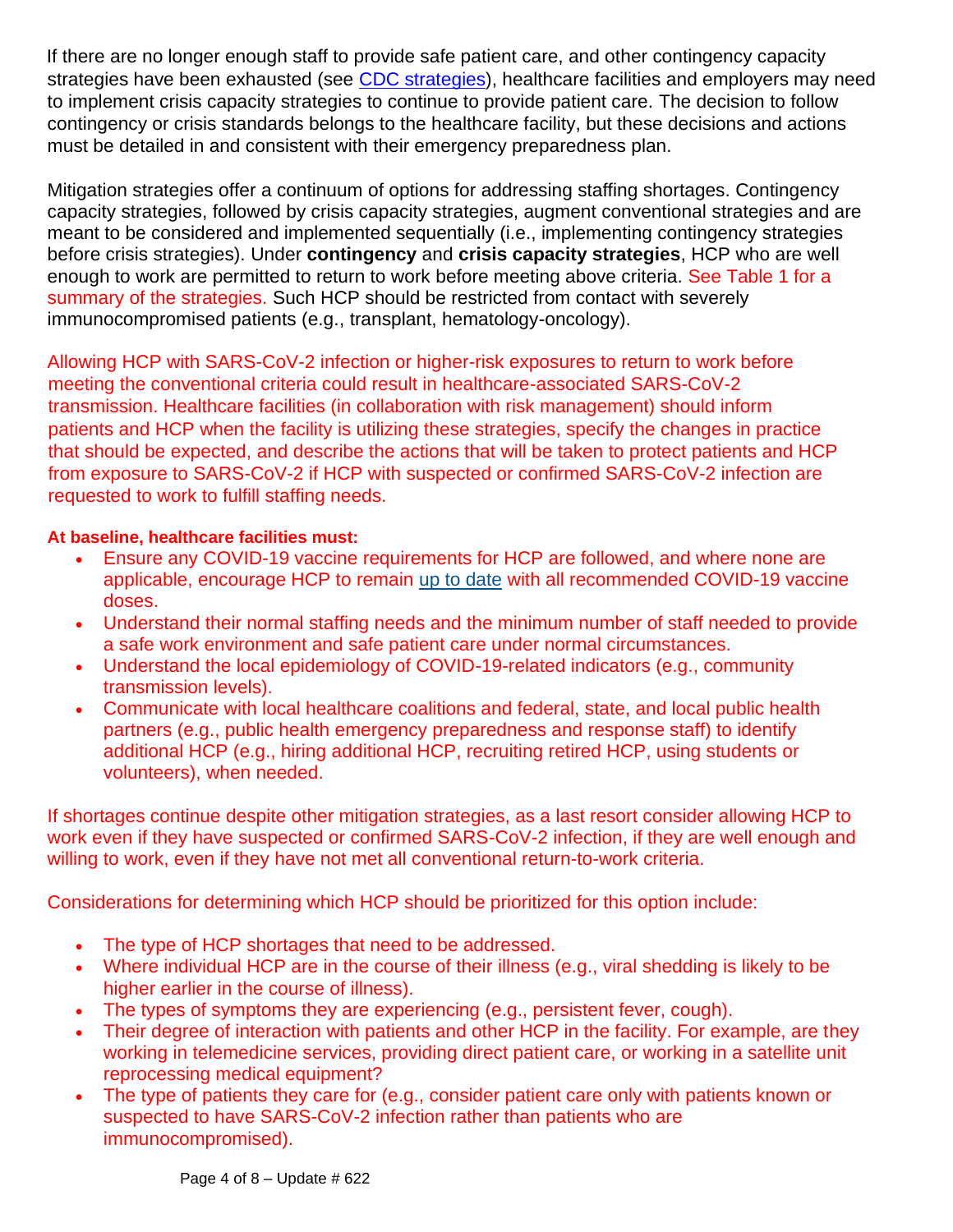If HCP are permitted to return to work before meeting all conventional return-to-work criteria, they should still adhere to the recommendations described below. Feeling well enough to work is a decision that can only be made by the healthcare worker, understanding that their regular duties are likely to be physically demanding. If agreeable to all parties, consider shortened shifts or extra breaks for HCP who feel well enough to work, but have not fully recovered from illness.

- They should self-monitor for symptoms and seek re-evaluation from occupational health if symptoms recur or worsen.
- Until they meet the conventional return to work criteria:
	- $\circ$  They should wear a respirator or well-fitting facemask at all times, even when they are in non-patient care areas such as breakrooms.
		- If they must remove their respirator or well-fitting facemask, for example, in order to eat or drink, they should separate themselves from others.
	- $\circ$  To the extent possible, they should practice physical distancing from others.
	- o Patients (if tolerated) should wear [well-fitting source control](https://www.cdc.gov/coronavirus/2019-ncov/hcp/infection-control-recommendations.html#source-control) while interacting with these HCP.

## **Contingency Capacity Strategies to Mitigate Staffing Shortages**

Allowing HCP with SARS-CoV-2 infection who are well enough and willing to work to return to work as follows:

*HCP with [mild to moderate illness](#page-6-0) who are not [moderately to severely immunocompromised:](#page-6-1)*

- At least 5 days have passed since symptoms first appeared (day 0), **and**
- At least 24 hours have passed since last fever without the use of fever-reducing medications, **and**

Symptoms (e.g., cough, shortness of breath) have improved.

Healthcare facilities may choose to confirm resolution of infection with a negative antigen test or NAAT\*.

*HCP who were asymptomatic throughout their infection and are not [moderately to severely](#page-6-1)  [immunocompromised:](#page-6-1)*

• At least 5 days have passed since the date of their first positive viral test (day 0)

Healthcare facilities may choose to confirm resolution of infection with a negative antigen test or NAAT\*.

\*Either an antigen test or NAAT can be used when referenced in the criteria above. Some people may be beyond the period of expected infectiousness but remain NAAT positive for an extended period. Antigen tests typically have a more rapid turnaround time but are often less sensitive than NAAT. Antigen testing is preferred for symptomatic HCP and for asymptomatic HCP who have recovered from SARS-CoV-2 infection in the prior 90 days.

# **Crisis Capacity Strategies to Mitigate Staffing Shortages**

If HCP are requested to work before meeting all criteria, they should be restricted from contact with patients who are moderately to severely immunocompromised (e.g., transplant, hematologyoncology) and facilities should consider prioritizing their duties in the following order: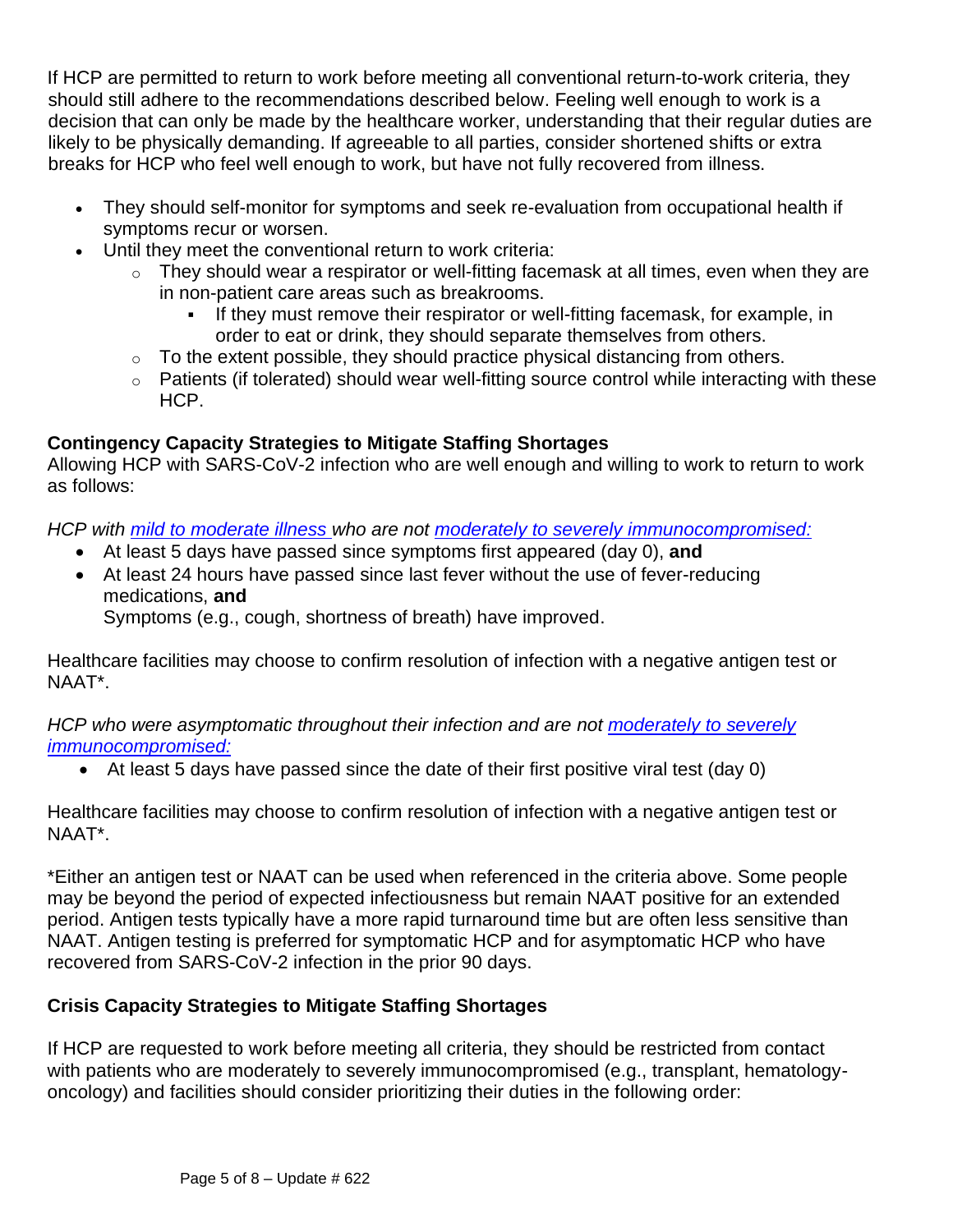- If not already done, allow HCP with suspected or confirmed SARS-CoV-2 infection to perform job duties where they do not interact with others (e.g., patients or other HCP), such as in telemedicine services.
- Allow HCP with confirmed SARS-CoV-2 infection to provide direct care only for patients with confirmed SARS-CoV-2 infection, preferably in a cohort setting.
- Allow HCP with confirmed SARS-CoV-2 infection to provide direct care only for patients with suspected SARS-CoV-2 infection.
- As a last resort, allow HCP with confirmed SARS-CoV-2 infection to provide direct care for patients *without* suspected or confirmed SARS-CoV-2 infection. If this is being considered, this should be used only as a bridge to longer term strategies that do not involve care of uninfected patients by potentially infectious HCP. Strict adherence to all other recommended infection prevention and control measures (e.g., [use of respirator or well](https://www.cdc.gov/coronavirus/2019-ncov/hcp/infection-control-recommendations.html#useppe)[fitting facemask for source control\)](https://www.cdc.gov/coronavirus/2019-ncov/hcp/infection-control-recommendations.html#useppe) is essential.

Refer to the *[Strategies to Mitigate Healthcare Personnel Staffing Shortages](https://www.cdc.gov/coronavirus/2019-ncov/hcp/mitigating-staff-shortages.html)* document for more information.

## **Table 1. Summary of Strategies for Mitigating Staffing Shortages for HCP with SARS-COV-2 Infection**

| <b>Vaccination Status</b> | <b>Conventional</b>             | <b>Contingency</b>      | <b>Crisis</b>              |
|---------------------------|---------------------------------|-------------------------|----------------------------|
| Up to Date,               | 10 days OR 7 days with          | 5 days with/without     | No work restrictions, with |
| <b>Unvaccinated, and</b>  | negative test <sup>†</sup> , if | negative test, if       | prioritization             |
| <b>Not Up to Date</b>     | asymptomatic or mild to         | asymptomatic or mild to | considerations (e.g.,      |
|                           | moderate illness (with          | moderate illness (with  | types of patients they     |
|                           | improving symptoms)             | improving symptoms)     | care for)                  |

†Negative test result from test collected within 48 hours of returning to work. For calculating the day of the test, consider day of symptom onset (or first positive test if asymptomatic) as day 0.

# **DEFINITIONS**

**Cloth face covering:** Textile (cloth) covers are intended to keep the person wearing one from spreading respiratory secretions when talking, sneezing, or coughing. **They are not PPE and it is uncertain whether cloth face coverings protect the wearer.** CDC has guidance available on [design, use, and maintenance of cloth face coverings](https://www.cdc.gov/coronavirus/2019-ncov/prevent-getting-sick/diy-cloth-face-coverings.html) and [how to improve mask fit.](https://www.cdc.gov/coronavirus/2019-ncov/prevent-getting-sick/mask-fit-and-filtration.html)

**Facemask**: Facemasks are PPE and are often referred to as surgical masks or procedure masks. Use facemasks according to product labeling and local, state, and federal requirements. FDAcleared surgical masks are designed to protect against splashes and sprays and are prioritized for use when such exposures are anticipated, including surgical procedures. Facemasks that are not regulated by FDA, such as some procedure masks, which are typically used for isolation purposes, may not provide protection against splashes and sprays.

**Fever**: For the purpose of this guidance, fever is defined as subjective fever (feeling feverish) or a measured temperature of 100.0°F (37.8°C) or higher. Note that fever may be intermittent or may not be present in some people, such as those who are elderly, immunocompromised, or taking certain fever-reducing medications (e.g., nonsteroidal anti-inflammatory drugs [NSAIDS]).

**Healthcare Personnel (HCP):** HCP include, but are not limited to, emergency medical service personnel, nurses, nursing assistants, physicians, technicians, therapists, phlebotomists, pharmacists, students and trainees, contractual staff not employed by the healthcare facility, and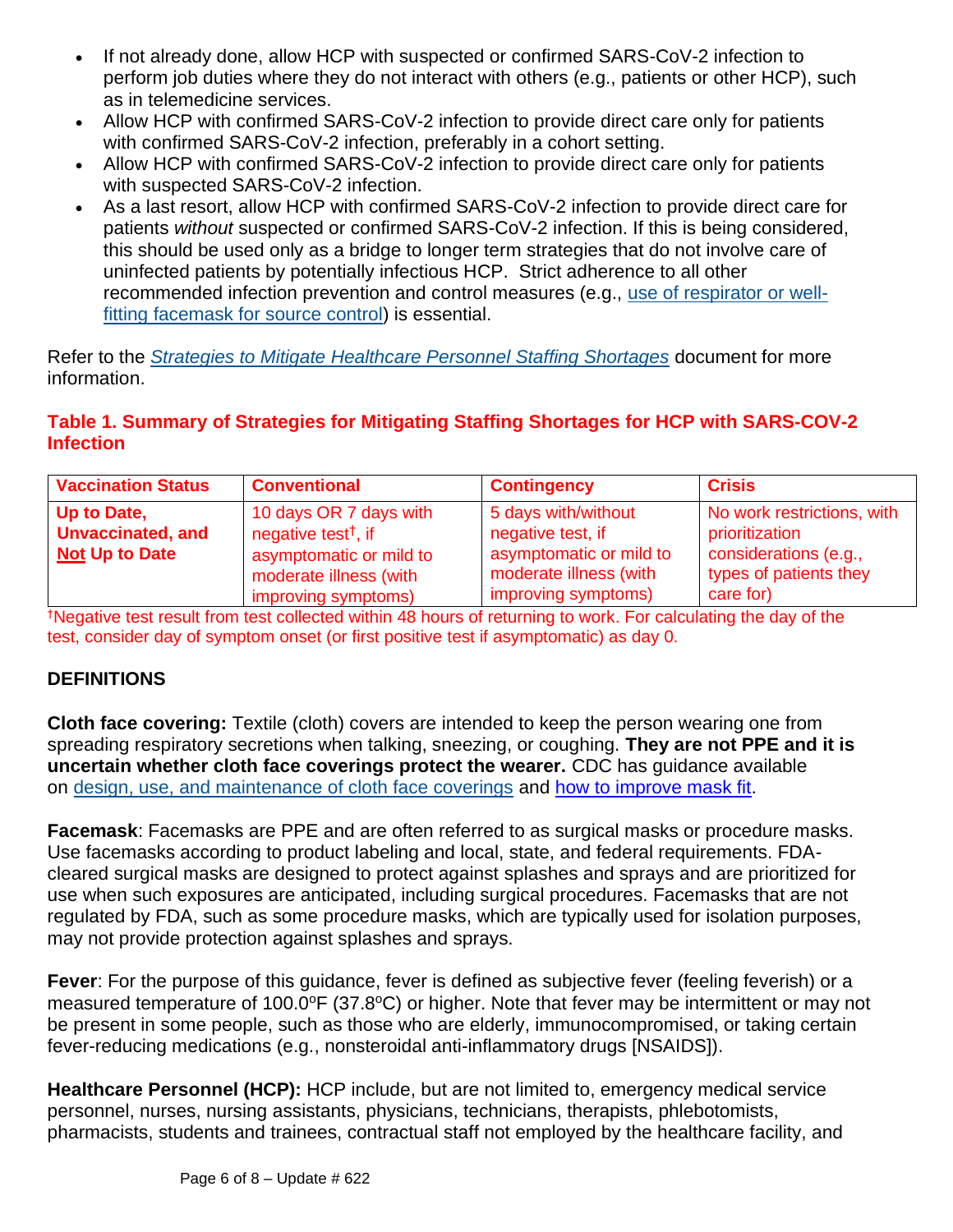persons not directly involved in patient care, but who could be exposed to infectious agents that can be transmitted in the healthcare setting (e.g., clerical, dietary, environmental services, laundry, security, engineering and facilities management, administrative, billing, volunteer personnel). For this guidance, HCP does not include clinical laboratory personnel.

#### <span id="page-6-1"></span>**Immunocompromised**

For the purposes of this guidance, moderate to severely immunocompromising conditions include, but might not be limited to, those defined in the CDC Interim Clinical Considerations for Use of [COVID-19 Vaccines.](https://www.cdc.gov/vaccines/covid-19/clinical-considerations/covid-19-vaccines-us.html?CDC_AA_refVal=https%3A%2F%2Fwww.cdc.gov%2Fvaccines%2Fcovid-19%2Finfo-by-product%2Fclinical-considerations.html)

- Other factors, such as end-stage renal disease, may pose a much lower degree of immunocompromise and not clearly affect decisions about need for work restriction if the healthcare provider had close contact with someone with SARS-CoV-2 infection. However, people in this category should still consider continuing to practice physical distancing and use of source control while in a healthcare facility, even if they have received all COVID-19 vaccine doses, including booster dose, as recommended by [CDC.](https://www.cdc.gov/vaccines/covid-19/clinical-considerations/covid-19-vaccines-us.html)
- Ultimately, the degree of immunocompromise for HCP is determined by the treating provider, and preventive actions are tailored to each individual and situation.

**Respirator:** A respirator is a personal protective device that is worn on the face, covers at least the nose and mouth, and is used to reduce the wearer's risk of inhaling hazardous airborne particles (including dust particles and infectious agents), gases, or vapors. Respirators are certified by the CDC/NIOSH, including those intended for use in healthcare.

### **SARS-COV-2 ILLNESS SEVERITY CRITERIA** (adapted from the [NIH COVID-19 Treatment](https://www.covid19treatmentguidelines.nih.gov/overview/management-of-covid-19/)  [Guidelines\)](https://www.covid19treatmentguidelines.nih.gov/overview/management-of-covid-19/):

Note: The studies used to inform this guidance did not clearly define "severe" or "critical" illness. This guidance has taken a conservative approach to define these categories. Although not developed to inform decisions about when HCP with SARS-CoV-2 infection may return to work, the definitions in the [National Institutes of Health \(NIH\) COVID-19 Treatment Guidelines](https://www.covid19treatmentguidelines.nih.gov/overview/management-of-covid-19/) are one option for defining severity of illness categories. The highest level of illness severity experienced by the HCP at any point in their clinical course should be used when determining when they may return to work.

<span id="page-6-0"></span>**Mild Illness**: Individuals who have any of the various [signs and symptoms of COVID 19](https://www.cdc.gov/coronavirus/2019-ncov/symptoms-testing/symptoms.html) (e.g., fever, cough, sore throat, malaise, headache, muscle pain) without shortness of breath, dyspnea, or abnormal chest imaging.

**Moderate Illness**: Individuals who have evidence of lower respiratory disease by clinical assessment or imaging and a saturation of oxygen (SpO2) ≥94% on room air at sea level.

**Severe Illness**: Individuals who have respiratory frequency >30 breaths per minute, SpO2 <94% on room air at sea level (or, for patients with chronic hypoxemia, a decrease from baseline of >3%), ratio of arterial partial pressure of oxygen to fraction of inspired oxygen (PaO2/FiO2) <300 mmHg, or lung infiltrates >50%.

**Critical Illness**: Individuals who have respiratory failure, septic shock, and/or multiple organ dysfunction.

**Up to date:** In general, being up to date on COVID-19 vaccination includes receiving all vaccines according to the recommendations provided by CDC. This includes a primary series of vaccine, booster doses, and any recommended third doses for immunocompromised people. For specifics, refer to [CDC guidance.](https://www.cdc.gov/coronavirus/2019-ncov/vaccines/stay-up-to-date.html)